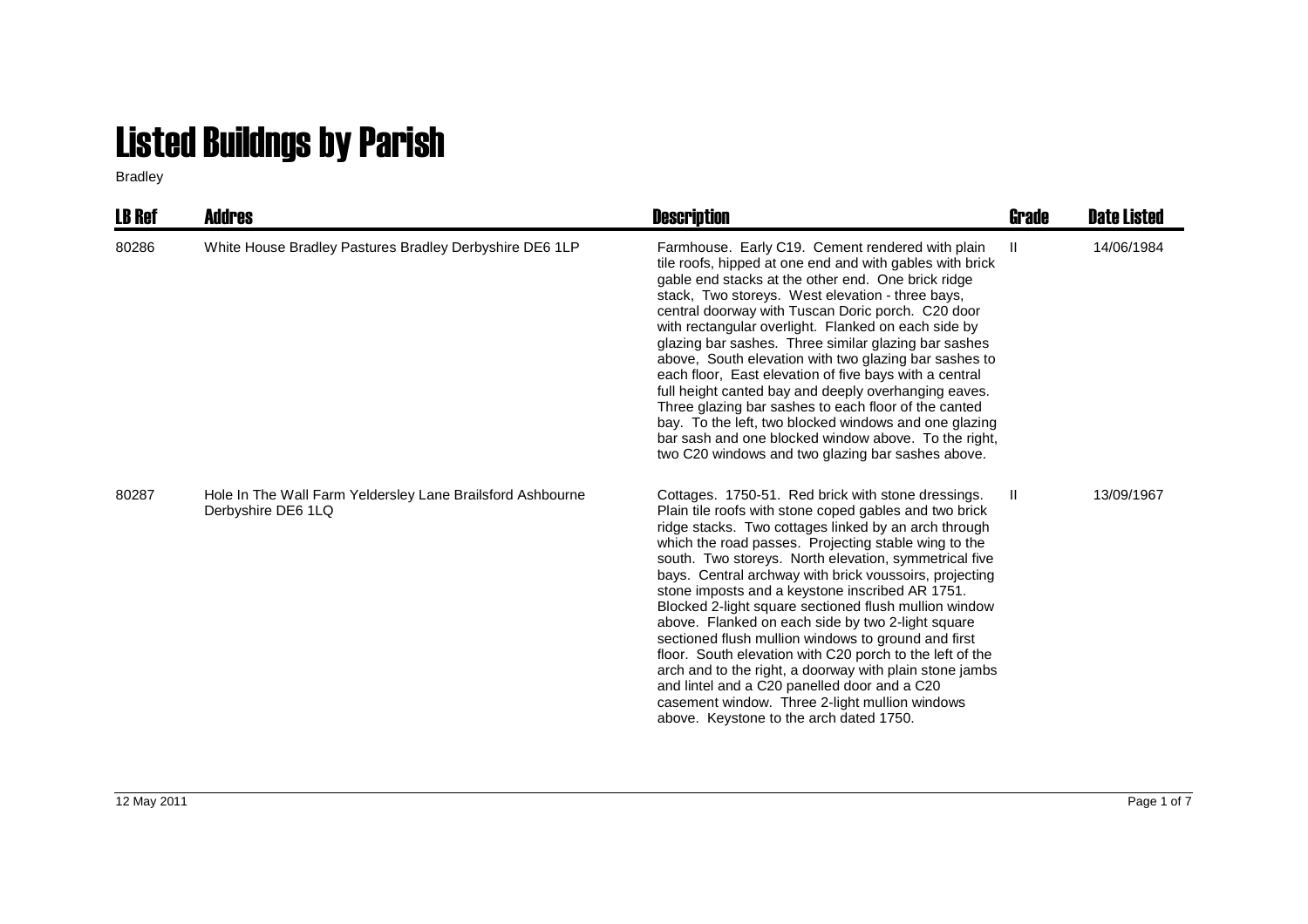| <b>LB Ref</b> | <b>Addres</b>                                                          | <b>Description</b>                                                                                                                                                                                                                                                                                                                                                                                                                                                                                                                                                                                  | <b>Grade</b> | <b>Date Listed</b> |
|---------------|------------------------------------------------------------------------|-----------------------------------------------------------------------------------------------------------------------------------------------------------------------------------------------------------------------------------------------------------------------------------------------------------------------------------------------------------------------------------------------------------------------------------------------------------------------------------------------------------------------------------------------------------------------------------------------------|--------------|--------------------|
| 80288         | Wayside Yew Tree Lane Bradley Derbyshire DE6 1PG                       | House. Built in 1831-2 as the rectory, altered<br>c.1920s. Rough cast walls, plain tile roof and four<br>rough cast stacks rising from half way down the pitch<br>of the roof and linked by a straight-topped wall the<br>height of the apex of the roof. Two storeys. East<br>elevation with central wood and glazed porch with<br>double doors. Door within the porch with wooden<br>surround and a rectangular overlight and C19 six-<br>panelled door. To the left, a long rectangular window<br>and a glazing-bar-sash, Another glazing bar sash to<br>the right. Three similar windows above. | $\mathbf{I}$ | 14/06/1984         |
| 80289         | Churchyard Cross All Saints Church Yew Tree Lane Bradley<br>Derbyshire | Cross. Medieval. Sandstone. Square base and<br>square shaft with chamfered angles Listed for Group<br>Value.                                                                                                                                                                                                                                                                                                                                                                                                                                                                                        | $\mathbf{H}$ | 13/09/1967         |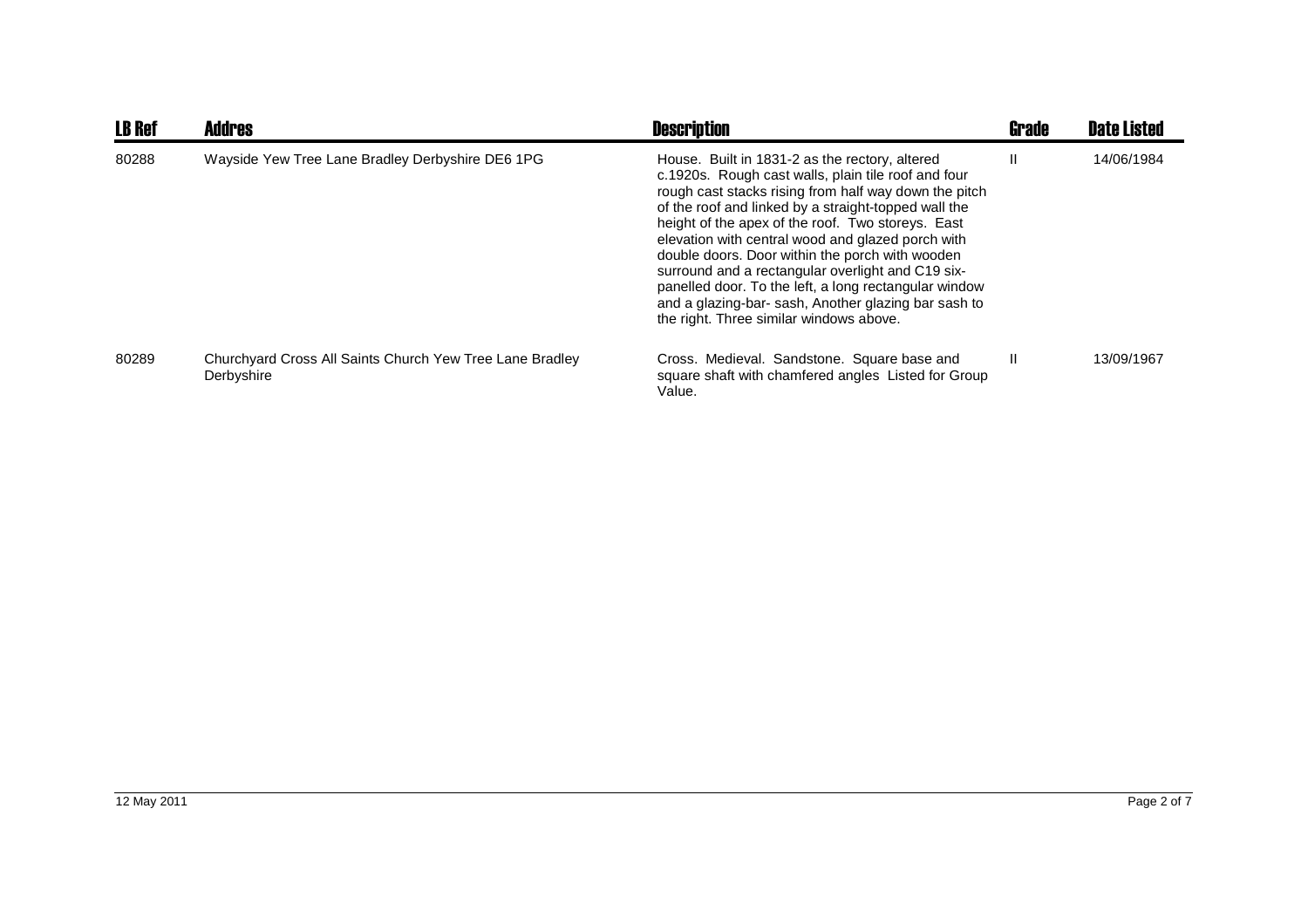| <b>LB Ref</b> | <b>Addres</b>                                      | <b>Description</b>                                                                                                                                                                                                                                                                                                                                                                                                                                                                                                                                                                                                                                                                                                                                                                                                                                                                                                                                                                                                                                                                                                                                                                                                                                                                                                                                                                                                                                                                                                                                                                                                                                                                                                                                                                                                                                                                                                                                                                                                                                                                                                                                                          | Grade         | <b>Date Listed</b> |
|---------------|----------------------------------------------------|-----------------------------------------------------------------------------------------------------------------------------------------------------------------------------------------------------------------------------------------------------------------------------------------------------------------------------------------------------------------------------------------------------------------------------------------------------------------------------------------------------------------------------------------------------------------------------------------------------------------------------------------------------------------------------------------------------------------------------------------------------------------------------------------------------------------------------------------------------------------------------------------------------------------------------------------------------------------------------------------------------------------------------------------------------------------------------------------------------------------------------------------------------------------------------------------------------------------------------------------------------------------------------------------------------------------------------------------------------------------------------------------------------------------------------------------------------------------------------------------------------------------------------------------------------------------------------------------------------------------------------------------------------------------------------------------------------------------------------------------------------------------------------------------------------------------------------------------------------------------------------------------------------------------------------------------------------------------------------------------------------------------------------------------------------------------------------------------------------------------------------------------------------------------------------|---------------|--------------------|
| 80290         | All Saints Church Yew Tree Lane Bradley Derbyshire | Church. Late C14 and earlier. Restored C19.<br>Coursed squared sandstone and ashlar. Low pitched<br>lead roof with stone coped gables. Nave and lower<br>chancel in one. South elevation of four bays, divided<br>by buttresses with two set-offs, Western bay with a<br>single chamfered EE doorway with hoodmould. C19<br>four panelled door. In each of the three other bays, a<br>2-light C14 window of two cusped lancets with a<br>quatrefoil above, the bottom of which is drawn down<br>into an ogee. Hoodmoulds with headstops. All much<br>restored in C19. In the third bay from the west, also a<br>low, blocked, priests doorway with depressed round<br>arch and hoodmould. The buttress to the right was<br>heightened in C19 (blocking a 2-light clerestory<br>window) and is capped by a polygonal chimney. To<br>the nave, a C17 clerestory with two plain 2-light<br>chamfered mullion windows. East window of c1300<br>with intersecting tracery of 3-lights. Hoodmould with<br>headstops. The tracery much renewed in C19. North<br>elevation, east to west. Angle buttress, a 2-light<br>window as on the south side, buttress, another similar<br>windows to the nave, a blocked square window with<br>chamfered surround, above the stump of a buttress,<br>another similar 2-light window and a half blocked EE<br>doorway matching that on the south side, with a<br>clerestory window above, as on the south side. The<br>west window is a replacement of 1901, matching the<br>east window, but of greater height. Bell fixed to the<br>west wall. Restorations in 1836, 1843, chancel re-<br>roofed in 1856, nave roof repaired in 1894 and<br>restoration in 1901 by Hunter & Woodhouse of<br>Belper. Interior - C19 pews with ogee traceried ends,<br>brought from St Alkmunds, Derby in 1967. Matching<br>pulpit. Either side of the east window, two large head<br>corbels, early C14. Wall monuments - to the right of<br>the east window, to Emma Harriet Scambella 1821,<br>Signed Watson Feet, an obelisk back plate with<br>marble pedestal and draped urn. To the left of the<br>east window, to William Tyson, died 1843, and Lucia | <b>IISTAR</b> | 13/09/1967         |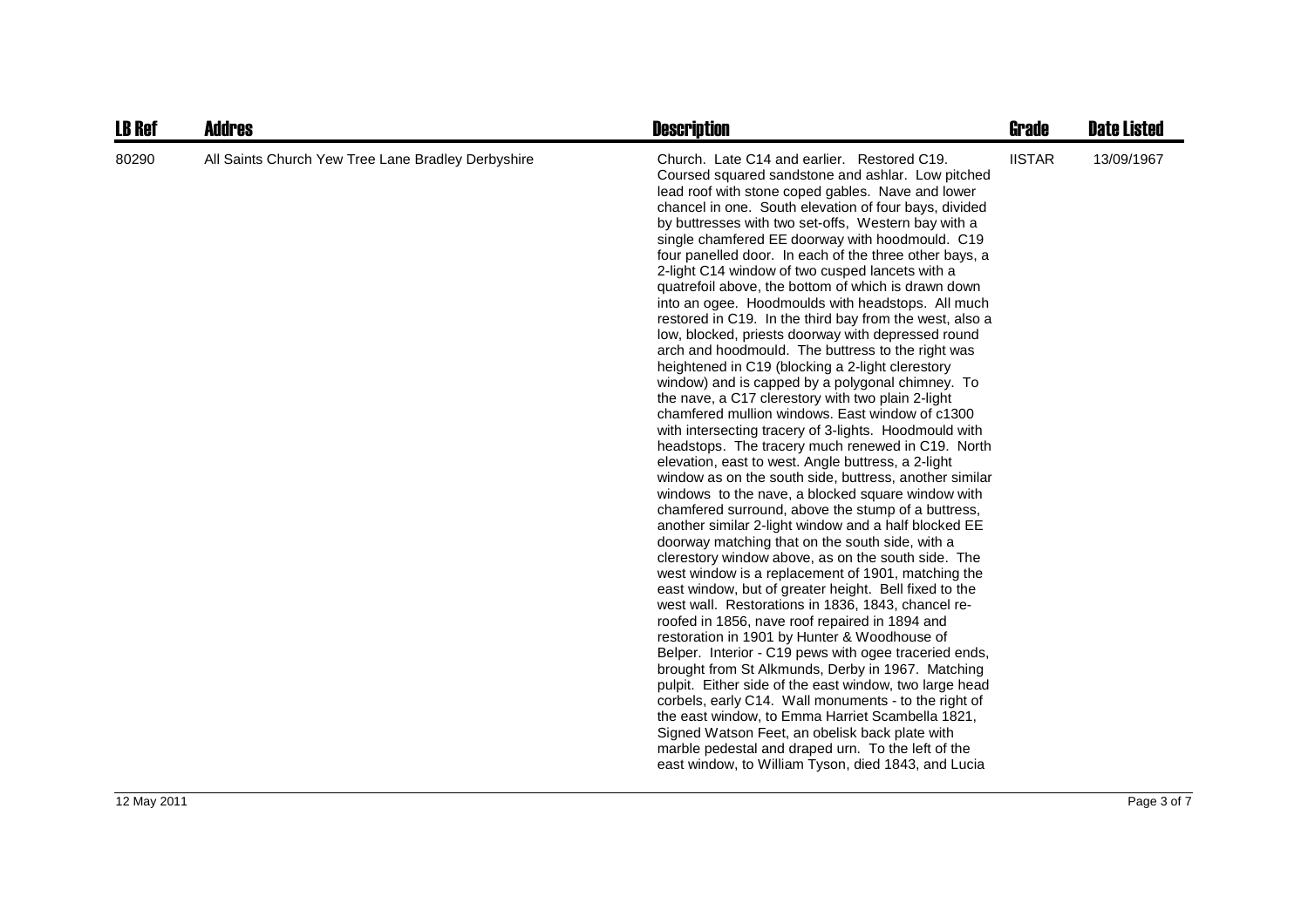| <b>LB Ref</b> | <b>Addres</b> | <b>Description</b>                                                                                                                                                                                                                                                                                                                                                                                                                                                                                                                                                                                                                                                                                                                                                                     | <b>Grade</b> | <b>Date Listed</b> |
|---------------|---------------|----------------------------------------------------------------------------------------------------------------------------------------------------------------------------------------------------------------------------------------------------------------------------------------------------------------------------------------------------------------------------------------------------------------------------------------------------------------------------------------------------------------------------------------------------------------------------------------------------------------------------------------------------------------------------------------------------------------------------------------------------------------------------------------|--------------|--------------------|
|               |               | his wife, died 1848. Slate back plate with marble<br>sarcophagus and coat of arms above. Signed M W<br>Johnson, New Road, London. South wall - memorial<br>to Thomas Archer, Commander in the Royal Navy,<br>died 1853. By M W Johnson. A scroll over an<br>anchor. Another to Mary, widow of Thomas Archer,<br>died 1865. Marble sarcophagus on a slate back<br>plate. By Patterson of Manchester. Brass wall plate to<br>William Tomkinson, died 1901, and his wife, Mary,<br>died 1900. By Jones & Willis Ltd. Also on the south<br>wall an C18 painted hatchment. One stained glass<br>window, chancel south, date of death 1901. Font, a<br>circular bowl with bold trefoil motif and fleur de lys<br>between, on a base of clustered filleted shafts. Listed<br>for Group Value. |              |                    |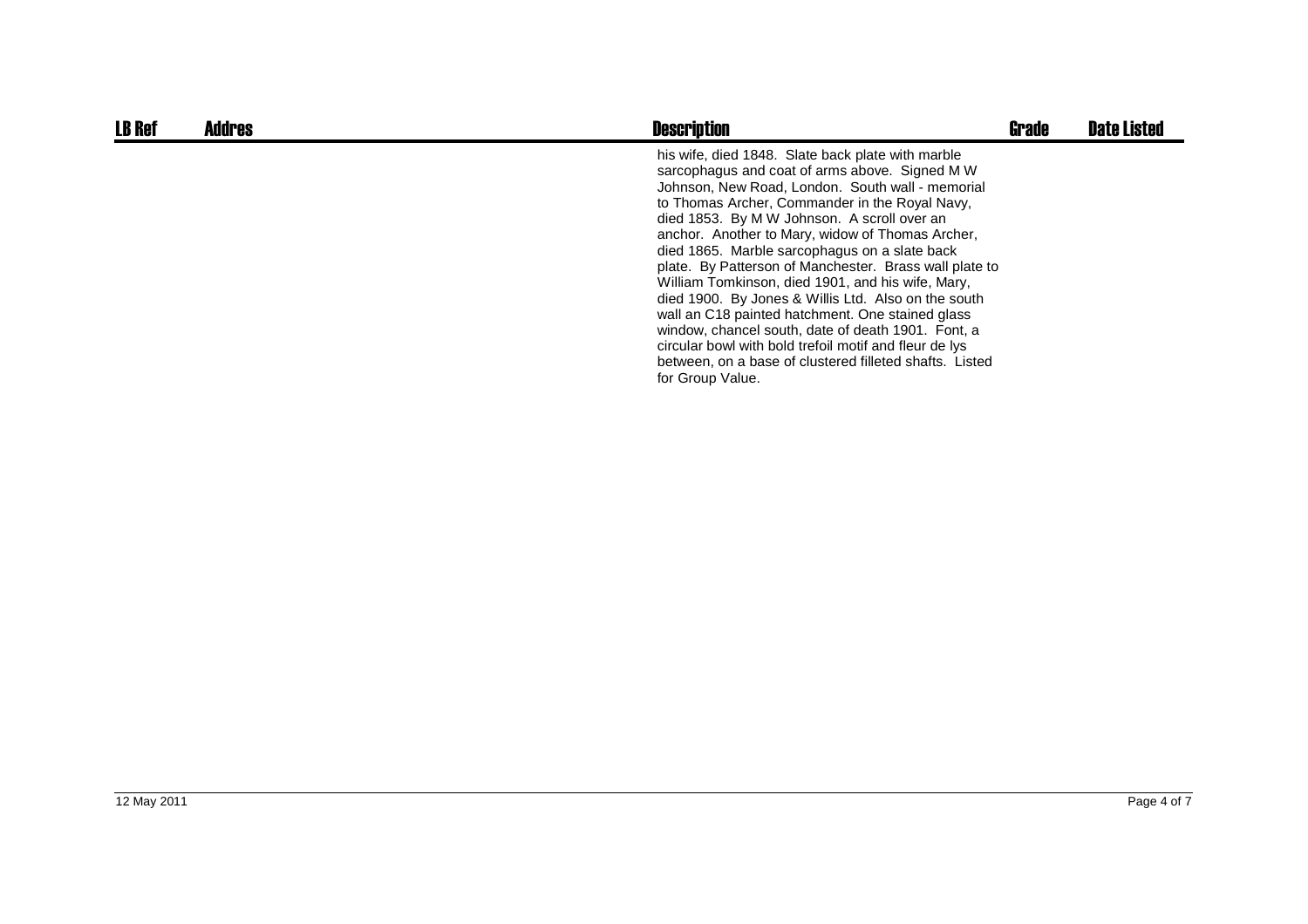| <b>LB Ref</b> | <b>Addres</b>                                         | <b>Description</b>                                                                                                                                                                                                                                                                                                                                                                                                                                                                                                                                                                                                                                                                                                                                                                                                                                                                                                                                                                                                                                                                                                                                                                                                                                                                                                                                                                                                                       | Grade | <b>Date Listed</b> |
|---------------|-------------------------------------------------------|------------------------------------------------------------------------------------------------------------------------------------------------------------------------------------------------------------------------------------------------------------------------------------------------------------------------------------------------------------------------------------------------------------------------------------------------------------------------------------------------------------------------------------------------------------------------------------------------------------------------------------------------------------------------------------------------------------------------------------------------------------------------------------------------------------------------------------------------------------------------------------------------------------------------------------------------------------------------------------------------------------------------------------------------------------------------------------------------------------------------------------------------------------------------------------------------------------------------------------------------------------------------------------------------------------------------------------------------------------------------------------------------------------------------------------------|-------|--------------------|
| 80291         | Bradley Hall Yew Tree Lane Bradley Derbyshire DE6 1PG | Country house - Mid C18 and early C19. Built as<br>stables to a new hall which was never built and<br>subsequently made into the hall itself. Red brick and<br>plain tile hipped roofs with gables in the middle of the<br>west and east elevations. Six brick stacks. Two<br>storeys. West elevation of ten irregular bays. Left to<br>right. Glazing bar sash with a C20 canted oriel window<br>above. Flat headed Venetian window with two plain<br>sashes above. Gabled bay with central doorway with<br>glazed double doors and flanked on each side by plain<br>sash windows. Venetian window above, string course<br>at the sill and at springing of arch of central light.<br>Oculus window in the gable. To the right, a plain sash<br>with similar above and a broad canted bay window<br>with three plain sashes to each floor and a parapet.<br>To the right again, a plain sash with similar above and<br>a bay window. All windows with voussoirs and<br>keystones linked to the moulded eaves cornice. The<br>south elevation has a Diocletion window to the first<br>floor and the east elevation has a single storey lean-to<br>corridor running almost the full length of the building.<br>Interior with full height entrance hall with c1740<br>staircase with turned balusters. Doorways with<br>moulded surrounds and open pediments, mid C18.<br>Chimney piece with bolection moulding. Listed for<br>Group Value. | Ш     | 05/02/1952         |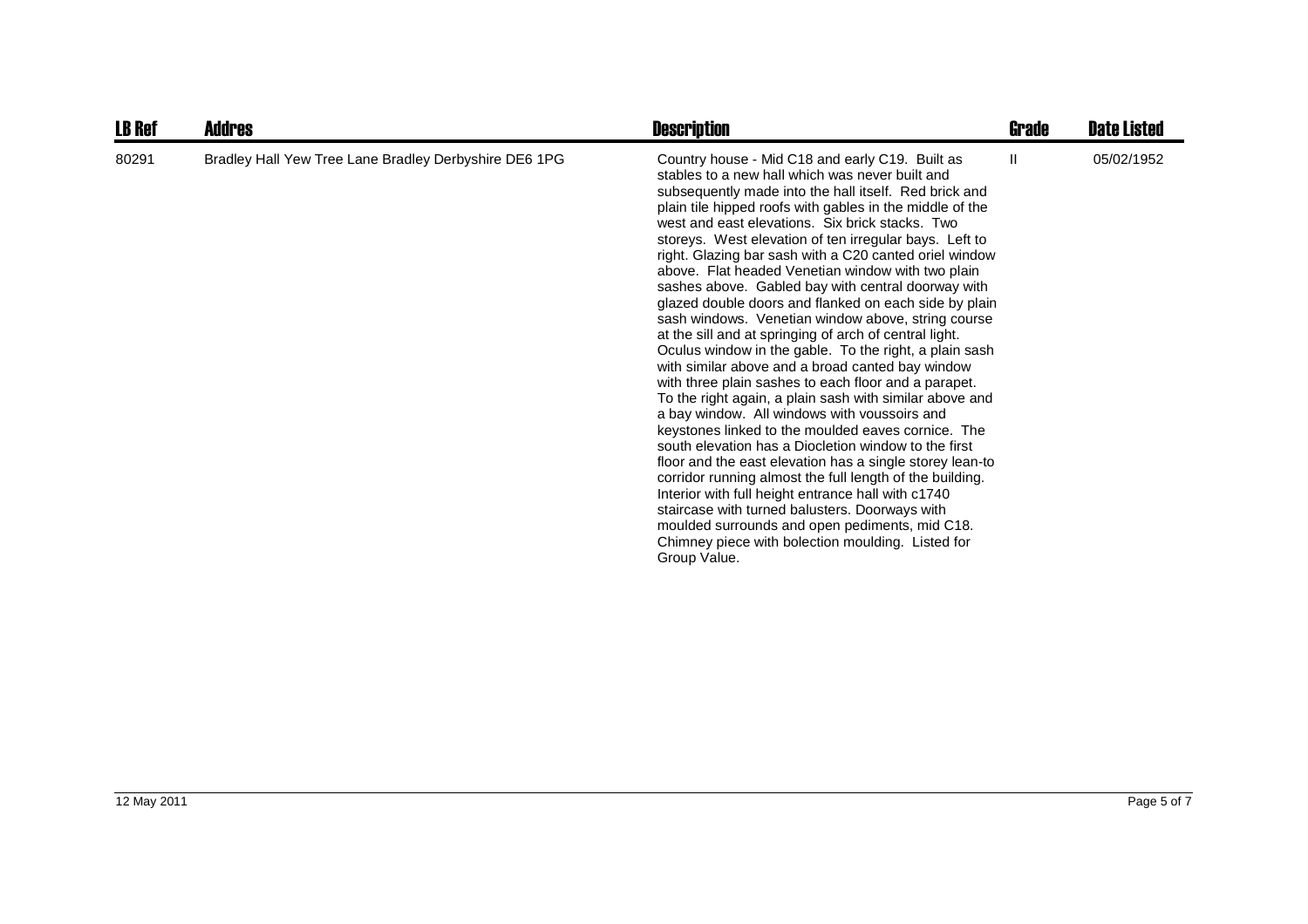| <b>LB Ref</b> | <b>Addres</b>                                                         | <b>Description</b>                                                                                                                                                                                                                                                                                                                                                                                                                                                                                                                                                                                                                | Grade        | <b>Date Listed</b> |
|---------------|-----------------------------------------------------------------------|-----------------------------------------------------------------------------------------------------------------------------------------------------------------------------------------------------------------------------------------------------------------------------------------------------------------------------------------------------------------------------------------------------------------------------------------------------------------------------------------------------------------------------------------------------------------------------------------------------------------------------------|--------------|--------------------|
| 80292         | Stable Block Bradley Hall Yew Tree Lane Bradley Derbyshire DE6<br>1PG | Stable block (now house, outbuildings and garages).<br>Mid C18. Brick with plain tile roof, brick gable end<br>stacks and brick ridge stacks. Two storeys. South<br>elevation - right to left, two segmental carriage arches<br>with keystones and plank doors. Remains of a third<br>arch cut into by a glazing bar sash and a doorway.<br>Three blocked windows above with keystones. C20<br>casement window between two of them and a glazing<br>bar sash partly obliterating the third. Small square<br>window beneath the eaves. Originally attached to the<br>hall. Listed for group value only. Listed for Group<br>Value. | $\mathbf{H}$ | 14/06/1984         |
| 80293         | Bradley Hall Yew Tree Lane Bradley Derbyshire DE6 1PG                 | Retaining wall. Early C19. Brick. Approximately eight II<br>feet high and three hundred feet long. Listed for group<br>value only. Listed for Group Value.                                                                                                                                                                                                                                                                                                                                                                                                                                                                        |              | 14/06/1984         |
| 80294         | The Water Tower Bradley Hall Yew Tree Lane Bradley Derbyshire         | Water Tower east of Bradley Hall (formerly listed as<br>Tower near Hall) Water tower. Late C18. Red brick<br>and plain tile pyramidal roof. Plain elevation to east<br>and south, North elevation with small square opening,<br>high up, with stone lintel and projecting sill, West<br>elevation with round arched doorway. Double doors<br>with glazed fanlight above, Rectangular opening<br>above with dovecote. The brickwork is corbelled out at<br>the top. Listed for Group Value.                                                                                                                                        | $\mathbf{H}$ | 13/09/1967         |